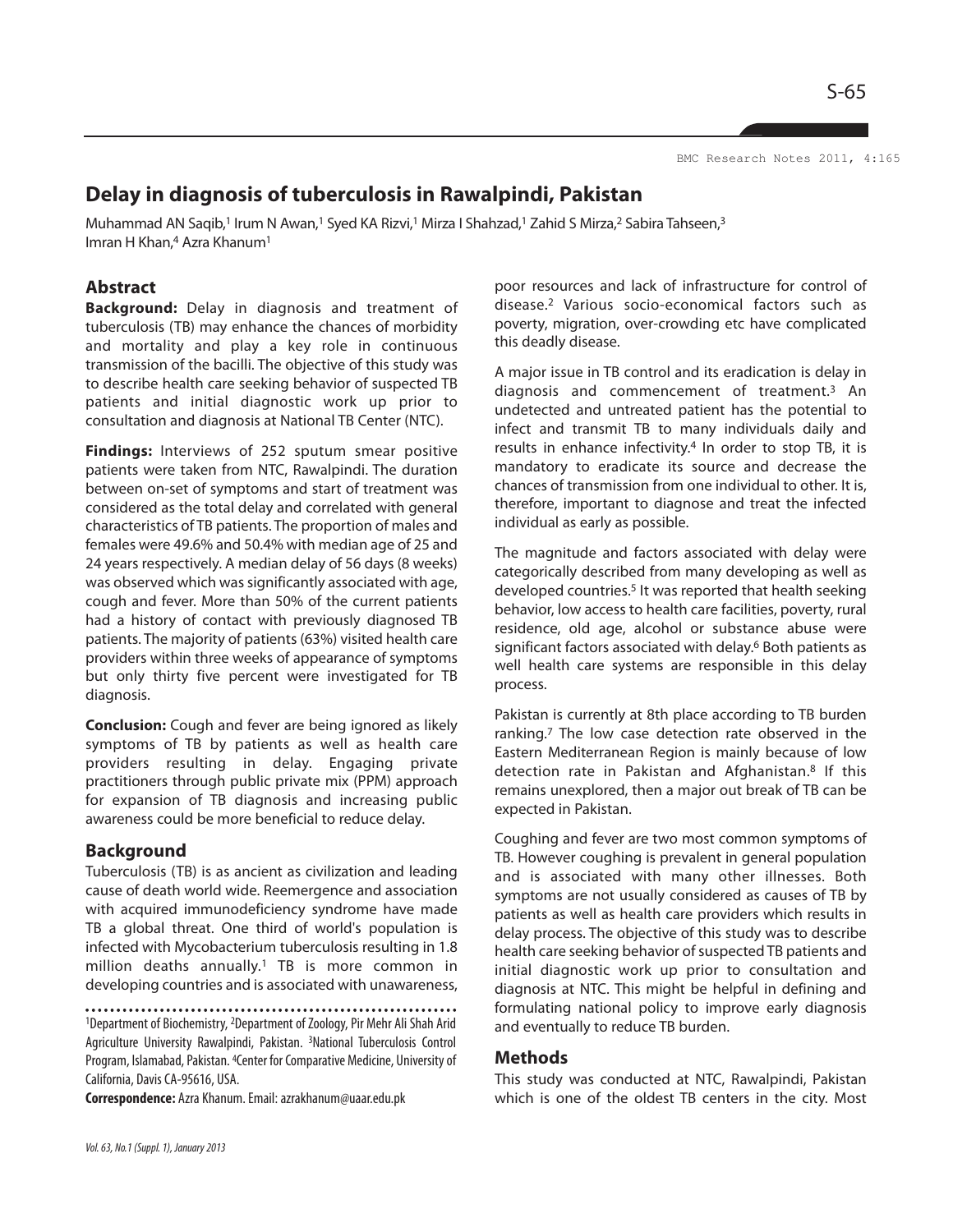patients come from Rawalpindi-Islamabad and its adjoining areas while few from other cities of Punjab and Khyber Pakhtunkhwa (KP).

# **Data Collection:**

A total of 252 new sputum smear positive TB patients were enrolled in this study from December 2007 to March 2008 according to a pretested questionnaire (Additional file 1). Information about sociodemographic characteristics, presence and duration of symptoms and history of initial diagnostic work up were collected. To make sure that patients were newly diagnosed, every individual was asked twice for previous TB treatment. The duration of cough was used to find out total delay i.e. time between on-set of cough and final diagnosis as well as start of treatment at NTC. All interviews were made by authors themselves in local language i.e. Urdu. This study was approved by Ethics Committee of Pir Mehr Ali Shah Arid Agriculture University Rawalpindi.

# **Statistical Analysis:**

Data collected was double entered in, cleared and coded using Epi-Info Version 3.5.2 (Center for Disease Control and Prevention, Atlanta, GA., USA) and analyzed with SPSS 16.0. The data was evaluated by using different cut-off points such as 8, 10 and 12 weeks. Since no difference was found, therefore 8 weeks was used as final cut off for the analysis. The group difference was calculated by using Mann-Whitney test and differences were considered statistically significant if  $P < 0.05$ . Univariate logistic regression analysis was performed to find out the affect of different demographic variables on total delay. The independent variables were age, sex, fever, family history.

# **Results**

# **General Characteristics of Patients:**

A total of 252 sputum smear positive patients were interviewed at NTC, Rawalpindi. Out of which 181 (72%) patients were resident of Rawalpindi and Islamabad while rest approached from Rawalpindi Division and other cities of Punjab and KP. The proportion of male and female patients was nearly equal i.e. 49.6% and 50.4% having a median age of 25 and 24 years respectively. The overall age of 79% patients was ? 35 years. It was found that females with the age group of 15-19 years were affected more significantly (42.1%) as compared to males (26.7%). Majority of respondents were skilled workers 42% followed by housewives 25%, students 14%, unskilled workers and unemployed 10% and government servants 4%.

# **Symptoms and Previous History:**

The frequency of symptoms in patients recorded was 100% cough, 93% fever and 27% heamoptysis. Bacillus Table-1: General Characteristics of Patients.

| <b>Description</b>                | N(% )      | <b>Median Delay</b> | $\overline{\mathsf{P}}$ |
|-----------------------------------|------------|---------------------|-------------------------|
|                                   |            | (Weeks)             | ( <b>0.05</b> )         |
| Total                             | 252        | 8                   |                         |
| **Age (years)                     |            |                     | 0.01                    |
| $15 - 35$                         | 200 (79)   | 8                   |                         |
| $>35$                             | 46 (18)    | 10                  |                         |
| Sex                               |            |                     | 0.04                    |
| Male                              | 123 (49.6) | 6                   |                         |
| Female                            | 129 (50.4) | 8                   |                         |
| <b>BCG</b>                        |            |                     | 0.29                    |
| Yes                               | 70 (18)    | 8                   |                         |
| No                                | 84 (33)    | 8                   |                         |
| **Cough                           |            |                     | 0                       |
| Yes                               | 252 (100)  | 8                   |                         |
| No                                | 0          | 0                   |                         |
| **Fever                           |            |                     | 0                       |
| Yes                               | 234 (93)   | 8                   |                         |
| N <sub>0</sub>                    | 18(7)      | 8                   |                         |
| Heamoptysis                       |            |                     |                         |
| Yes                               | 68 (26)    | 8                   |                         |
| No                                | 184 (73)   | 8                   |                         |
| <b>Family History</b>             |            |                     | 0.89                    |
| Yes                               | 135 (54)   | 8                   |                         |
| No                                | 111 (44)   | 8                   |                         |
| <b>Relationship with Affected</b> |            |                     | 0.21                    |
| Family                            | 90 (67)    | 8                   |                         |
| <b>Others</b>                     | 38 (28)    | 6                   |                         |
| <b>Profession</b>                 |            |                     | 0.83                    |
| Skilled worker                    | 89 (42)    | 8                   |                         |
| Unskilled worker                  | 19(8)      | 12                  |                         |
| Housewife                         | 52 (25)    | 8                   |                         |
| <b>Students</b>                   | 35 (14)    | 4                   |                         |
| Unemployed                        | 26(10)     | 12                  |                         |
| Govt. Servants                    | 9(4)       | 9                   |                         |
| <b>Residence</b>                  |            |                     | 0.36                    |
| Rawalpindi/Islamabad              | 182 (72)   | 8                   |                         |
| <b>Others</b>                     | 50 (20)    | 8                   |                         |

\*\* Significant  $p < 0.05$ .

Calmette Guerin (BCG) scar was observed in only 18% patients. Among 252 smears positive patients, 135 (54%) patients had a history of contact with TB patients. About 67% had TB in their immediate family members such as father, mother, sister and/or brother, 26% in close relatives like uncle, aunty and cousin and 4% in friends, neighbors or colleagues.

# **Initial Management of Patients:**

Prior to visiting NTC, only 92 (37%) patients were investigated for diagnosing TB in which 22% had X-ray examination, 10% sputum smear test and 5% with skin test. However patients, who were subjected to these tests, did not get benefited in terms of diagnosis and treatment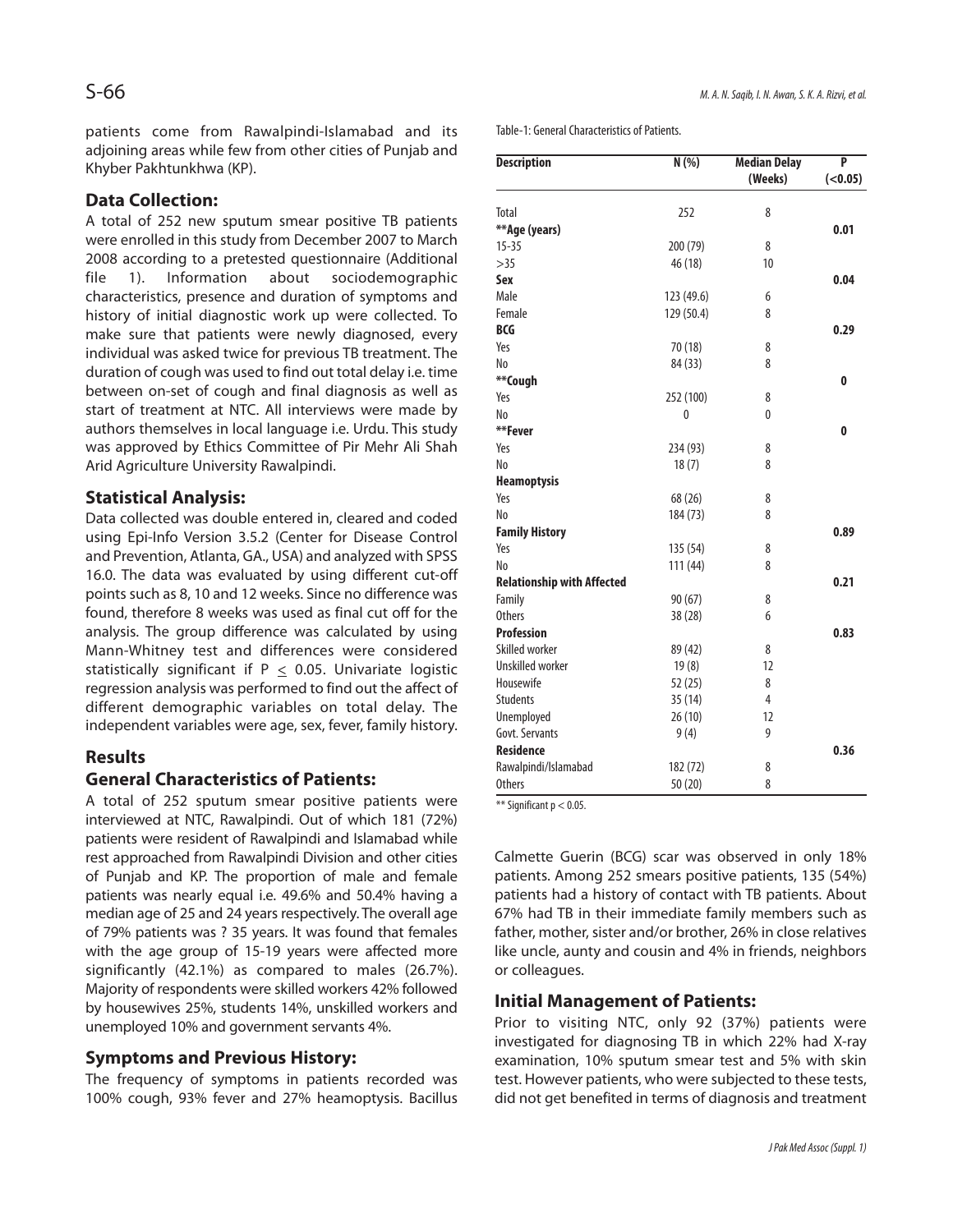Table-2: Relationship between Total Delay and General Characteristics of Patients.

| Covariate             | n         | <b>Delayed</b> | <b>Not</b>     | 0R             |
|-----------------------|-----------|----------------|----------------|----------------|
|                       |           |                | <b>Delayed</b> | (95% CI)       |
| Age (years)           |           |                |                |                |
| $15 - 35$             | 200 (79%) | 69 (35%)       | 131 (65%)      | $1.9(1.0-3.6)$ |
| $>35$                 | 46 (18%)  | 23 (50%)       | 23 (50%)       |                |
| Sex                   |           |                |                |                |
| Male                  | 123 (49%) | 54 (44%)       | 69 (56%)       | $0.6(0.3-1.0)$ |
| Female                | 129 (51%) | 40 (31%)       | 89 (68%)       |                |
| <b>BCG</b>            |           |                |                |                |
| Yes                   | 70 (46%)  | 25 (36%)       | 45 (64%)       | $0.7(0.4-1.4)$ |
| No                    | 84 (55%)  | 37 (86%)       | 47 (14%)       |                |
| <b>Fever</b>          |           |                |                |                |
| Yes                   | 234 (93%) | 88 (84%)       | 146 (16%)      | $0.8(0.3-2.3)$ |
| N <sub>0</sub>        | 18 (17%)  | 6(78%)         | 12 (22%)       |                |
| <b>Heamoptysis</b>    |           |                |                |                |
| Yes                   | 68 (27%)  | 28 (84%)       | 40 (16%)       | $1.0(0.4-2.5)$ |
| No                    | 184 (73%) | 66 (83%)       | 118 (17%)      |                |
| <b>Family History</b> |           |                |                |                |
| Yes                   | 135 (55%) | 51 (82%)       | 84 (18%)       | $1.0(0.6-1.7)$ |
| No                    | 111 (45%) | 41 (85%)       | 70 (15%)       |                |
| <b>Residence</b>      |           |                |                |                |
| Rawalpindi/           |           |                |                |                |
| Islamabad             | 182 (72%) | 70 (83%)       | 112 (17%)      | $1.5(0.6-3.4)$ |
| <b>Others</b>         | 25 (20%)  | 12 (82%)       | 13 (18%)       |                |
| <b>Skin Test</b>      |           |                |                |                |
| No                    | 237 (95)  | 89 (38%)       | 148 (62%)      | $0.7(0.2-2.5)$ |
| Yes                   | 13 (5%)   | 9(69%)         | 4 (31%)        |                |
| <b>Sputum Test</b>    |           |                |                |                |
| No                    | 225 (90%) | 81 (36%)       | 144 (64%)      | $1.8(0.8-4.1)$ |
| Yes                   | 24 (10%)  | 12 (50%)       | 12 (50%)       |                |
| X-Ray                 |           |                |                |                |
| No                    | 194 (78%) | 69 (36%)       | 125 (64%)      | $0.7(0.3-1.8)$ |
| Yes                   | 55 (22%)  | 24 (44%)       | 31 (56%)       |                |

over those who were not examined. Only 2 patients were examined with all these tests collectively, 15 with X-ray plus sputum test, 5 with X-ray plus skin test and 3 with sputum plus skin test.

#### **Total Delay:**

A total median delay of 56 days (8 weeks) was observed with mean delay of 81 days. Patient with age >35 year had higher median delay than those with age 15-35 years. Major difference was observed in different community groups. Unemployed and unskilled workers had 12 weeks median delay as compare to skilled workers and government servant i.e. 8 and 9 weeks respectively. It is noteworthy that students had only 4 weeks median delay (Table 1). However it is important to point out that more than one year delay was also noted in 55 patients (26%). Majority of patients 167 (66%) received some kind of consultation while 43 (17%) did not go to any health care

providers before visiting NTC. Only 42 (16%) patients reported directly to NTC and most of them were between 15-34 years. The patients living in Rawalpindi/Islamabad or in surrounding cities visited NTC equally. Univariate logistic regression analysis indicated that age (OR 1.9, 95% CI 1.0-1.3), residence (OR. 1.5 95% CI 0.6-3.4) and sputum test (OR 1.8 95% CI 0.8-4.1) (Table-2) are major predictor for long total delay.

#### **Discussion**

A number of reports have highlighted the presence of delay in diagnosis and start of treatment in TB patients. The factors found to be associated with delay related to patients were health seeking behavior, awareness, poverty and smoking.<sup>9</sup> Similarly diagnosis and treatment of TB was also delayed because of inefficient diagnostic

facilities, incompetent health care providers and atypical presentation of patients.<sup>10</sup> In this study, we have focused on the presence of potential TB symptoms especially cough and fever and described the investigation, behavior of patients and health care providers towards these symptoms. We recorded total delay of 56 days which is consistent with reports from neighboring countries of Pakistan such as India (62 days),<sup>11</sup> Bangladesh  $(60 \text{ days})$ ,<sup>12</sup> Iran  $(93 \text{ days})$ <sup>13</sup> and also from other countries like China (71 days),<sup>14</sup> Malaysia (90 days),<sup>15</sup> Japan (78 days),<sup>16</sup> Syria (55 days) located in Asia.<sup>17</sup> An overall average total delay existing in different countries has been calculated as 72 days from 58 reports published in different journals.<sup>18</sup> Similarly, Sreeramareddy et al.<sup>19</sup> reviewed 52 different studies and reported 25-155 days average total delay.

TB is commonly associated with coughing, fever and heamoptysis. These symptoms are non-specific and are common in other chest diseases which provide a big challenge for efficacy of any health system.<sup>20</sup> It has been reported that delay in diagnosis of TB is also associated with coexistence of coughing and other lung diseases.<sup>21</sup> Appearance of these symptoms varies and inconsistency in cough and fever was seen. Since the patients gave little importance to seek health care for these symptoms therefore it resulted in delay of diagnosis and treatment. In our study, majority of respondents were residents of Rawalpindi and Islamabad and had easy access to NTC and other public health facilities providing TB care. Although a significant proportion consulted health care providers but only few reported directly to the NTC. A large number of patients had a history of tuberculosis in their families but many of them did not consider TB as the underlying cause of their symptoms. It has been reported that more than 50% of patients received self medication,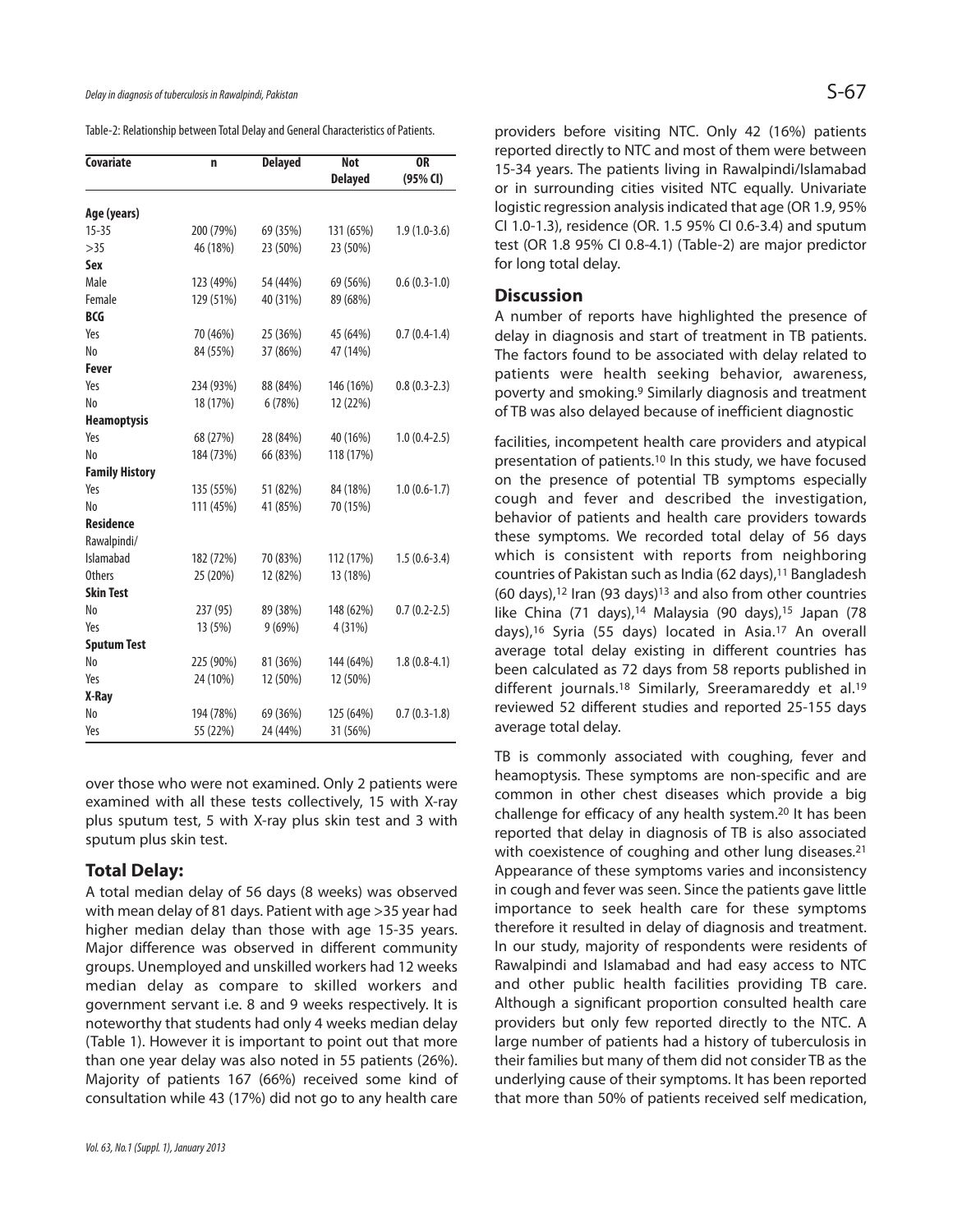42.2% consulted drug stores and only few went to health care providers in Pakistan.<sup>8</sup> It has also been pointed out that the behavior of patients towards TB symptoms was inadequate.<sup>22</sup>

Our data further showed that those patients who directly contacted NTC were not only diagnosed but also put on treatment within 3 days. This indicates that patients approaching health facilities equipped for providing free TB care may enhance diagnosis and treatment. However overcrowding at public health centers, the attitude of staff and lack of trust on treatment, discourage patients from visiting these facilities. In general, TB is diagnosed from sputum examination, chest X ray and skin test but unfortunately these are not being used in general practice to exclude TB by health care providers. This shows lack of awareness or interest to follow national guidelines for TB diagnosis. This is consistent with previous study from Pakistan in which only 21% patients were investigated for TB by private doctors.<sup>23</sup> It has also been reported from different countries that mostly doctors did not request investigation. Even those who were investigated, were not diagnosed either because of non specificity of diagnostics methods or incompetence of health care providers. There is need for engaging private practitioners through public private mix (PPM) approaches for expansion of TB care. This will improve diagnosis and treatment of patients approaching private practitioners for these symptoms.

Previous exposure of TB is an important source of infection which is most common in Pakistan. Majority of patients had strong contact history still most of them were not suspected for TB. Health care providers either did not enquire about TB contact history or respond appropriately indicating casual attitude. Furthermore contact based investigations for TB are needed to enhance diagnosis.

The magnitude of total delay has been described which was too high and documented as 90 days in Multan and Sialkot<sup>24</sup> and 97 days in Karachi.<sup>8</sup> It has been observed that percentage of male and female, age, frequency of cough and fever and previous exposure to TB patients are nearly similar in these major cities. Similarly prevalence of TB in different occupational groups of society was also same as majority of them were skilled workers (21-45%), housewives (25-40%) and students (9-15%). This similarity provides an opportunity to launch a massive campaign at national level to overcome and to formulate intervention leading to early diagnosis.

According to WHO, TB is more common in males than

females with a ratio of 2:1.<sup>1</sup> In a recent report, it has been shown that this sex biased observation in TB might be due to the biological differences between both sexes.<sup>25</sup> But our data revealed that the proportion of males and females patients is nearly equal. This was supported by a study carried out in Iran which mentioned that pattern of disease in high epidemic region is not consistent and variations may exist.<sup>26</sup>

This study has some limitations. Firstly patients were asked for the presence and duration of potential TB symptoms i.e. cough, fever and heamoptysis rather than TB itself. Secondly all data is based on patients' memory therefore they might have either missed or mislead a question. Similarly usage of regression analysis with skewed data might affect interpretation of results. Of importance, study was conducted in NTC and thus not representing those patients who either visited other TB care centers or private doctors only.

# **Conclusions**

Our study showed that most common symptoms of TB like coughing and fever are often ignored by patients as well as health care providers resulting in delay. A significant association of total delay with coughing and fever were observed providing an opportunity to investigate patients for TB having these symptoms for more than three weeks.

Although NTP has improved the number of patients by implementation of DOTS strategy in public sectors health facilities but this study showed high magnitude of total delay in diagnosis and start of treatment in TB patients. Therefore an active engagement of private practitioners and other health care providers through PPM approaches is necessary. This will give equity of access to TB patients seeking care for TB symptoms.

# **Acknowledgements:**

We are thankful to the technical staff at National TB Center, Rawalpindi for providing access to smear positive TB cases for interview.

# **Authors' Contributions:**

MANS interviewed the patients, organized and interpreted the data and wrote the manuscript independently. INA, SKA and MIS also interviewed the patients. INA, MIS, ST, IHK and AK collectively designed the questionnaire. ZSM along with MANS performed the statistical analysis. AK conceived the study, helped in manuscript drafting and revised final draft critically. ST also helped during write up of manuscript. All authors have approved manuscript.